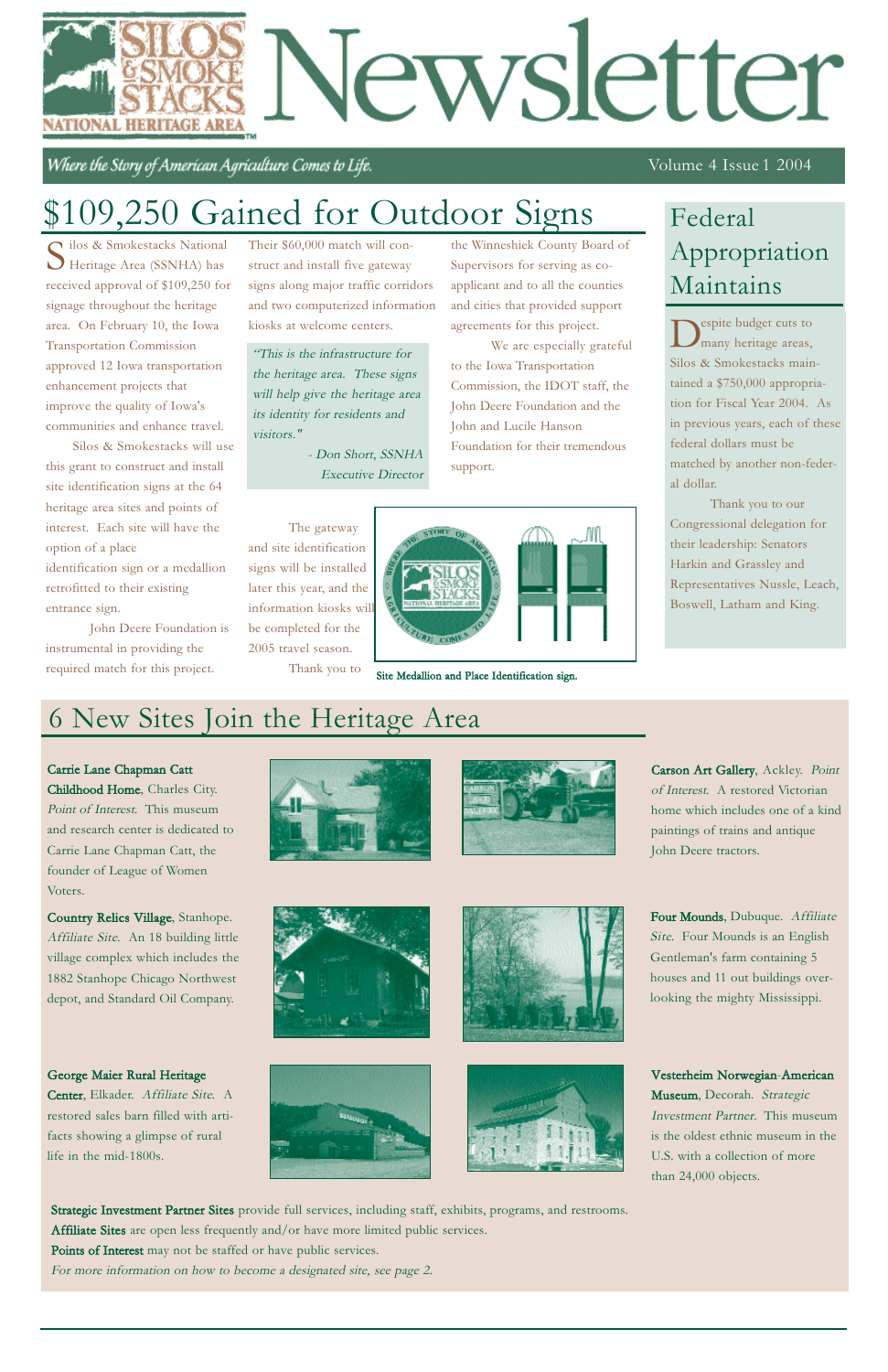Third time's a charm for Silos & Smokestacks National Heritage Area, who recently attended the National Tour Association (NTA) Convention. This past November, Peter Jorgensen, Group Tour Manager for Silos & Smokestacks, represented the heritage area and presented two successful development seminars. The 2003 NTA Convention brought in 690 tour operators, 132 of which were interested in agriculturally themed group tour experiences. Peter had 23 prearranged business appointments where he got leads on motor coach travel and presented information about the Living an Iowa Farm Experience (L.I.F.E) tours. Peter presented two seminars: "Packaging to Special Interest Group," and "Living



The Founder's Recognition Wall, honoring donors who have contributed \$500 or more, will be erected in the Silos & Smokestacks office lobby during March 2004. This tribute will recognize gifts received since 1991 from individuals, businesses, and organizations.

> Landscapes" was an hour long program explaining the different

national heritage areas, followed by a detailed presentation about Silos & Smokestacks.

Peter commented, "There was a definite theme with special interest and heritage programs becoming the new wave in motor coach travel!"

For more information about motorcoach tour opportunities, contact Peter Jorgensen at (563) 387-0305 or touroperators@silosandsmokestacks.org.

cilos & Smokestacks has just **J** announced there will be a second round of site designations. To become a heritage area partner site, you must meet certain criteria and show visitors your site's connection to the story of agriculture.

Silos & Smokestacks has grown well beyond its original vision. Over the past dozen years, it has evolved as an organization to become an Affiliated Area of

the National Park Service.

Today, as one of 24 National Heritage Areas in the United States, Silos & Smokestacks has grown to encompass 37 Iowa counties. Exhibits, demonstrations, tours, and events take place at 66 partner locations and 100 farms and agricultural businesses.

"The initial contributors to Silos & Smokestacks were visionaries who saw the overall importance of Iowa's agriculture contribution to the nation and world," according to Don Short, current Executive Director.

March 1 is the deadline for receipt of donations to qualify for the Founder's Recognition Wall.

Landscapes: Experiential Travel in America's National Heritage Areas." The "Living **Overhead view of NTA convention**

Final verification of donors and appropriate funding levels will be checked during the next month. Recent supporters of Silos & Smokestacks National Heritage Area will be included on the wall if their contributions total \$500 or more.

For additional information or to increase your past contribution, please contact Wanda Gardner at 319-234-4567 or wgardner@silosandsmokestacks.org.

## Final Call to Make the Wall!

### Heritage Area Marketed to National Tour Operators



Conceptual drawing of Founder's Recognition Wall to be located in the Silos & Smokestacks office lobby.

In order to participate, a site or event must complete an application.

Sites must be located in one of the 37 counties in the heritage area. There are three types of partner sites, Strategic Investment Partner, Affiliate Site and Point of Interest. Once a site is approved, it is designated in one these categories depending on their hours of operation, exhibits, programs and public services.

Benefits provided to partner sites include networking and

marketing visitation within a regional and national program/audience, participation in marketing programs, ongoing technical assistance and opportunities for interpretive and educational projects.



You can download an application form online at www.silosandsmokestacks.org/4 partner/partnerup.html or call the Silos & Smokestacks office at (319) 234-4567 for a copy. Applications are due postmarked March 1, 2004. New designations will be made in April 2004.

### Partner Site Applications due March 1

From Text to Tour: A Driving and Walking Experience Workshop

Thursday, March 18 9:30-3:30 Radisson Quad City Plaza Hotel Downtown Davenport

Learn how to build an outstanding experience by wheeling and walking visitors around your region.

Instructor: Sue Pridemore, Heritage Coordinator and Interpretive Planner, National Park Service Midwest Regional Office

#### \$30 before March 1 \$35 after March 1

Fee includes lunch. To register, contact Jessica Waytenick, Quad Cities CVB, at 800-747-7800 ext. 103 or email her at jwaytenick@visitquadcities.com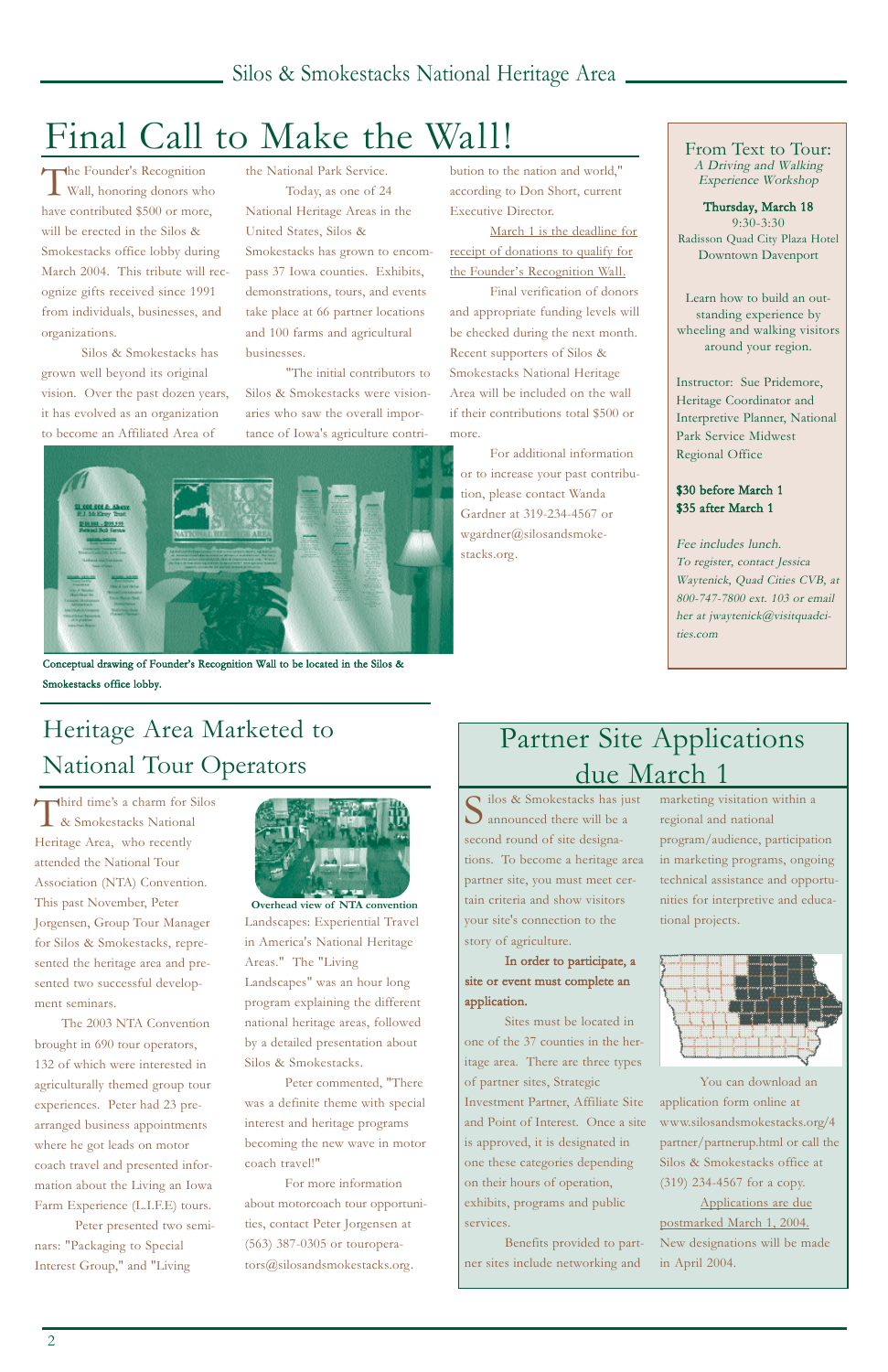W/ith brand new signs and a new interpretive center on the way, Hurstville Lime Kilns is on its way to

becoming a bigger and better tourist attraction. Located just 2 miles north of Maquoketa on Highway 61 in Jackson County, the Kilns site is designated as a Point of Interest.

Built in the 1870's, the four kilns, which resemble huge chimneys, are still visible



from Highway 61. The kilns were used to heat limestone rock into lime mortar. Masons used the melted limestone for

construction uses throughout the Midwest.

> Today, thousands of visitors make their way to what was once an extremely successful business, known as

Hurstville Lime Works and the company town of Hurstville. Visitors can enjoy a picnic shelter and a walking trail, where they can see the original kilns and actually look inside the fireboxes where workers would put the limestone to be melted.

> This past November, Jackson County Conservation Board along with Silos & Smokestacks unveiled two new wayside exhibits sharing the

One of two new interpretive exhibits located in history of Hurstville. These front of the Hurstville Kilns.

exhibits were funded in part

A new Iowa Food<br>Production Web video was recently released to youth educators across Iowa by the Iowa Agriculture Awareness Coalition (IAAC) and a grant from Shared Solutions agricultural initiative of the Altria family of companies.

by a Silos grant.

The Hurstville Interpretive Center, just south

of the kilns, is expected to be completed in June 2004 and will display several permanent exhibits. Some of which include, display cases filled with Hurstville artifacts and information, a model railroad showcasing the town of

The University of Northern<br>Iowa Sustainable Tourism & Environment Program (UNI-STEP, www.uni.edu/step) has been working with Silos & Smokestacks to develop surveys

Hurstville in the late 1800's, and a diorama that educates visitors of the plants and animals that can be discovered in an Iowa wetland. Also included with the new center is bird feeding stations and a butterfly garden just outside the building.

For more information about this site, contact the Jackson County Conservation Board at 563-652-3783.

#### Silos & Smokestacks Partnership Profile Hurstville Lime Kilns and Interpretive Center

The 15-minute video, designed for 4-6 grade youth, is narrated by an animated spider that takes students on a magical trip through his web to learn about Iowa foods. During the trip, students learn about common Iowa crops and livestock while examining how food is processed, distributed and marketed.

Candy Streed, Silos & Smokestacks Program Director and representative on the IAAC board, commented, "Students are giving the video great reviews."

Educators interested in learning more about the video can contact Janet Anderson, ISU Extension, at 515-733- 4440 or janeta@iastate.edu.



Hurstville Interpretive Center in progress.

and distribute them to heritage area partner sites.

The main purposes of this survey are to identify the demographics, motivations and preferences of visitors within the heritage area; identify potential marketing strategies and priorities; and determine the economic impact travelers make in the heritage area.

As of October 2003, 339 surveys have been collected from 33 heritage area partner sites. Out of the 339 surveyed, 30% of the visitors were either very or somewhat familiar with the Silos & Smokestacks National Heritage Area.

The final analysis will include where visitors live, how long they stay in the area and

their economic contribution to the heritage area. The Alliance of

**Primary Purpose of Trip** Did Not Respond Special Event/Festival 14.5  $562$ Business/Pleasure Trip Visiting Friends/Family  $20.1$ 

National **Specific Heritage Site** Heritage Areas (ANHA) has provided \$5,000 to Silos to conduct this survey, as part of a larger project determining the economic impact national heritage areas are having on their regional economy.

Working with partner sites and UNI-STEP interns, we will continue to track visitors to the heritage area through summer



#### 2004.

For more information about the visitor survey, contact Candy Streed at the Silos office or email her at cstreed@silosandsmokestacks.org.

Source: UNI-STEP, Renee Pieper, Kelly Sanders, Ricki Dieser, Jill Lankford.

#### Exciting Preliminary Survey Findings

### New Food Web Video

"The percentage of those aware of SSNHA is encouraging. Especially given the diversity of sites, geographic distribution and lack of signage in some areas." -Dr. Lankford, UNI-STEP Director